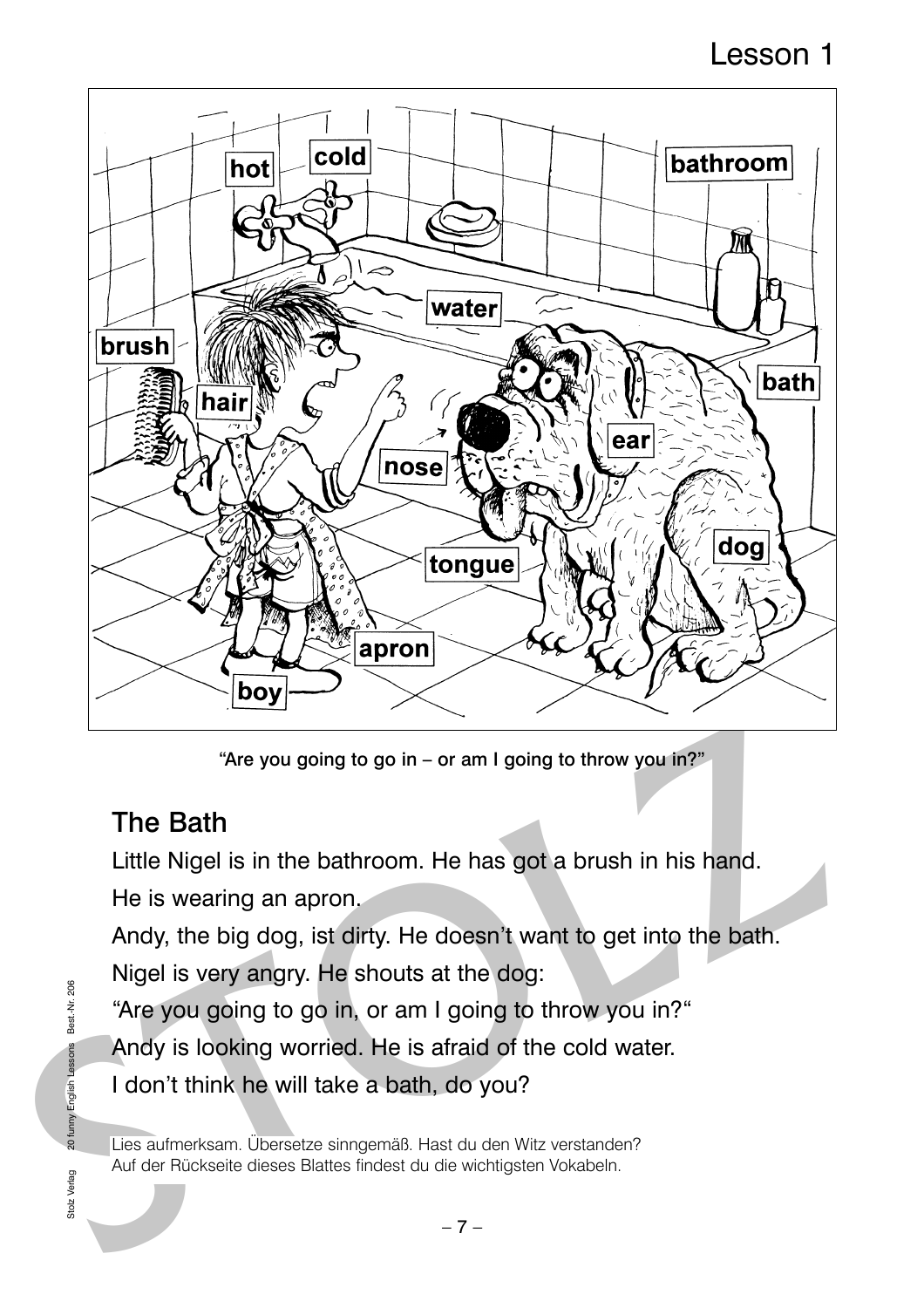# **Vocabulary**

Lerne die Vokabeln auswendig. Decke abwechselnd die linke oder die rechte Seite zu!

| Schürze           |
|-------------------|
| besorgt aussehen  |
| ärgerlich, wütend |
|                   |
| rufen, schreien   |
|                   |

### **Questions**

Summario parties Sident Vergleiche anschließend mit den Lösungen (Answers).<br>
1. What is the boy's name?<br>
2. Where is he?<br>
3. What is he wearing?<br>
4. What has he got in his hand?<br>
5. What's the name of the dog?<br>
6. Is Nigel Lies den Text auf der Vorseite aufmerksam – am besten einmal laut und einmal still. Beantworte jetzt die folgenden Fragen, ohne noch einmal im Text nachzusehen! Antworte in ganzen Sätzen. Vergleiche anschließend mit den Lösungen (Answers).

- 1. What is the boy's name?
- 2. Where is he?
- 3. What is he wearing?
- 4. What has he got in his hand?
- 5. What's the name of the dog?
- 6. Is Nigel laughing?
- 7. What does Nigel shout?
- 8. Is Andy afraid of the hot water?
- 9. Is Nigel looking worried?
- 10. Do you think Andy will take a bath?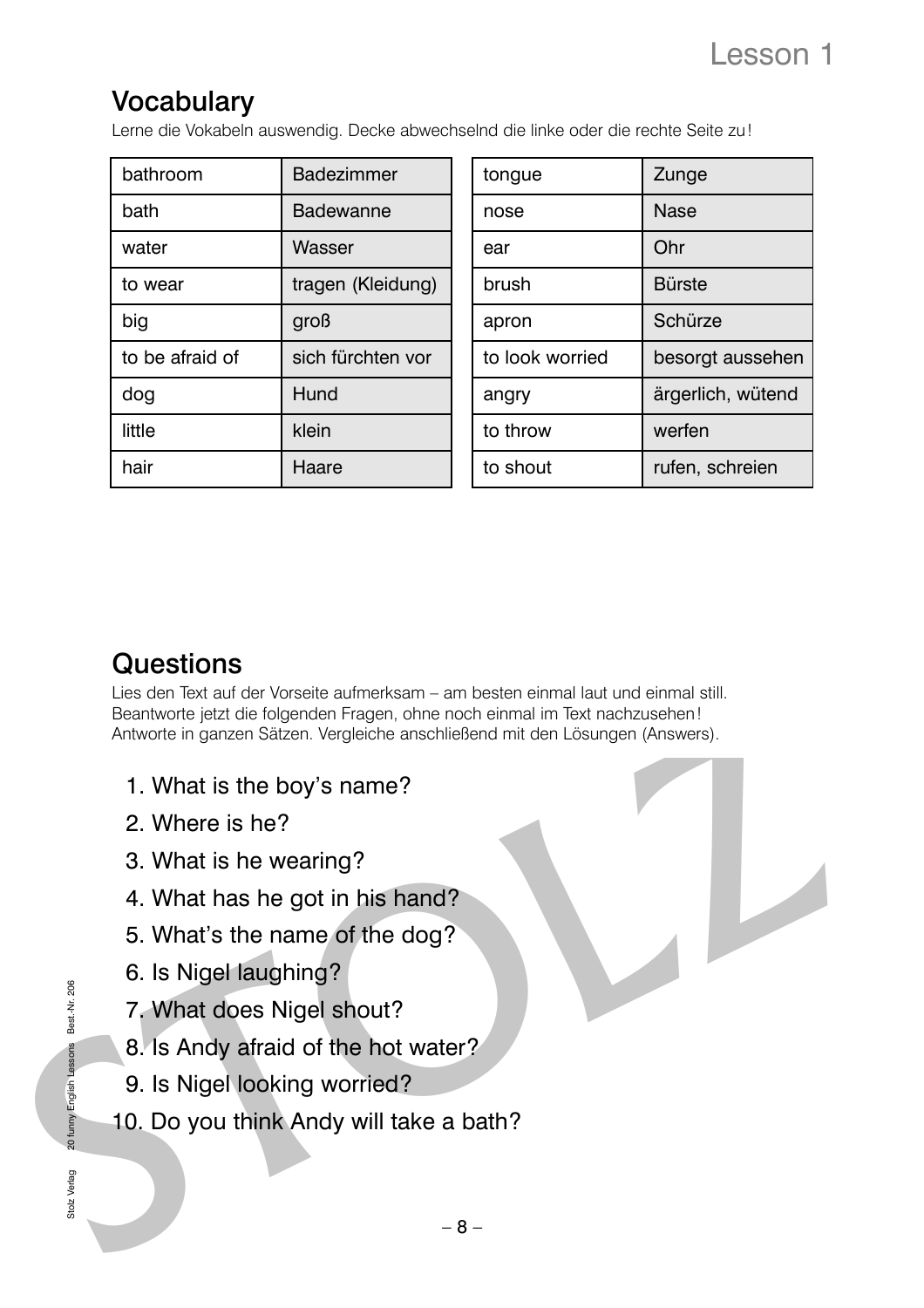## Lesson 1



#### "Are

### Fill in the words

**STOLER STOLER STOLER STOLER STOLER STOLER STOLER STOLER STOLER STOLER STOLER STOLER STOLER STOLER STOLER STOLER STOLER STOLER STOLER STOLER STOLER STOLER STOLER STOLER STOLER STOLER STOLER STOLER STOLER STOLER STOLER STO** Ergänze die englischen Begriffe in der Zeichnung, schreibe die Bildunterschrift auf die Linie. Trage nun den Text mit den fehlenden Vokabeln in dein Heft ein. Vergleiche anschließend mit der Vorlage und korrigiere Fehler, falls nötig.

#### The Bath

Little Nigel is ... . He has got ... in his hand.

He is wearing ... . Andy, the ... , ist dirty. He doesn't want to get ... . Nigel is very ... . He ... at the dog: "Are you ... , or am I ... you in?"

Andy is looking ... . He is ... of the cold water.

I don't think he will ... , do you?